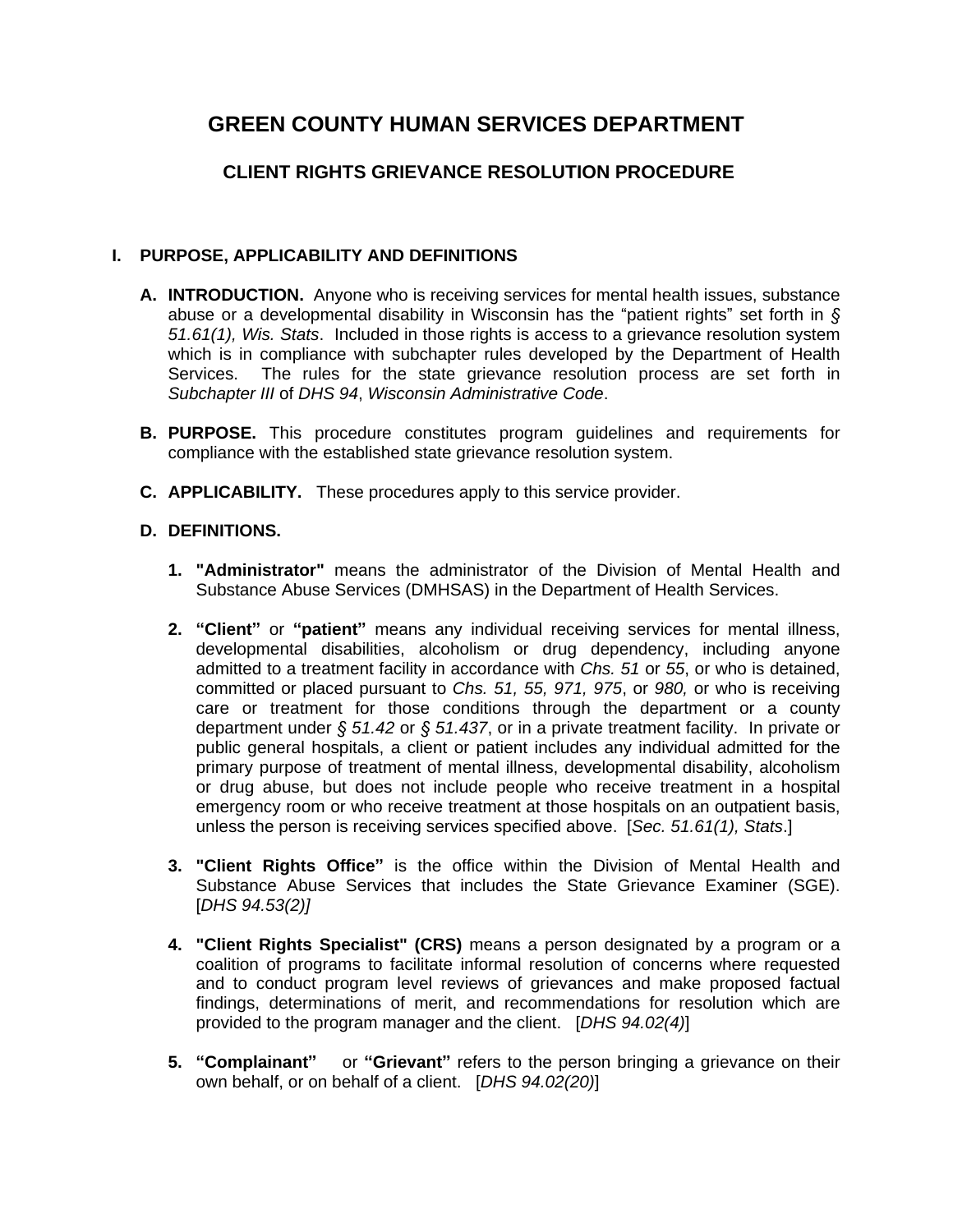- **6. "Concern"** means a complaint, disagreement, or dispute which a client, or person on behalf of a client, may have with a program or its staff which the client chooses to resolve through the informal resolution process. [*DHS 94.02(7)*]
- **7. "Department"** means the Wisconsin Department of Health Services (DHS). [*DHS 94.02(10)*]
- **8. "Director"** means the administrator of a treatment facility or the person directing the activities of any other service provider. [*DHS 94.02(11)*]
- **9. "Emergency situation"** means a situation in which, based on the information available at the time, there is reasonable cause to believe that a client or a group of clients is at significant risk of physical or emotional harm due to the circumstances identified in a grievance or concern. [*DHS 94.02(14)*]
- **10. "Founded"** means there has been a determination by the person conducting the review at any level of the grievance process that a violation of a right guaranteed to the client under DHS 92 or 94, or Ch. 51, Stats. [*DHS 94.41(3)(a)1*]
- **11. "Grievance"** means a statement by a complainant that an action or an inaction by a program or its staff has abridged the client's rights guaranteed under *§ 51.61, Stats*., or *DHS 92* or *DHS 94, Wis. Admin. Code*, combined with a request that the matter be dealt with through the program's formal grievance resolution procedure. [*DHS 94.02(17)*]
- **12. "Informal resolution process"** means the process which offers clients and persons acting on behalf of clients the option of seeking informal resolution of their concerns, during which time the applicable time limits for completing the steps in the formal procedure are suspended. The formal resolution process may be resumed at any time. [Note: Attempting informal resolution is not appropriate in all situations.] [*DHS 94.40(4)*]
- **13. "Program Director"** or **"County Director"** is the person appointed to administer the county department's programs. [*DHS 94.02(36)*]
- **15. "Program Manager"** refers to the individual in charge of the operation of this program, responsible for the program level review, who has the specific authority to approve and implement decisions made through the grievance resolution process. [*DHS 94.02(37)*]
- **16. "QMRP"** means a Qualified Mental Retardation Professional who is assigned to a client residing in a county or community based Intermediate Care Facility for the Mentally Retarded (ICFMR). This includes ICF/MR wings (per distinct part licensure) of other facilities such as nursing homes. [*42 CFR sec. 483.430(a), Code of Federal Regulations*.]
- **17. "State Grievance Examiner"** (SGE) means a staff person of the department who is designated by the department Secretary to conduct Level III reviews of grievances appealed from the program or county level review. [*DHS 94.02(18)*]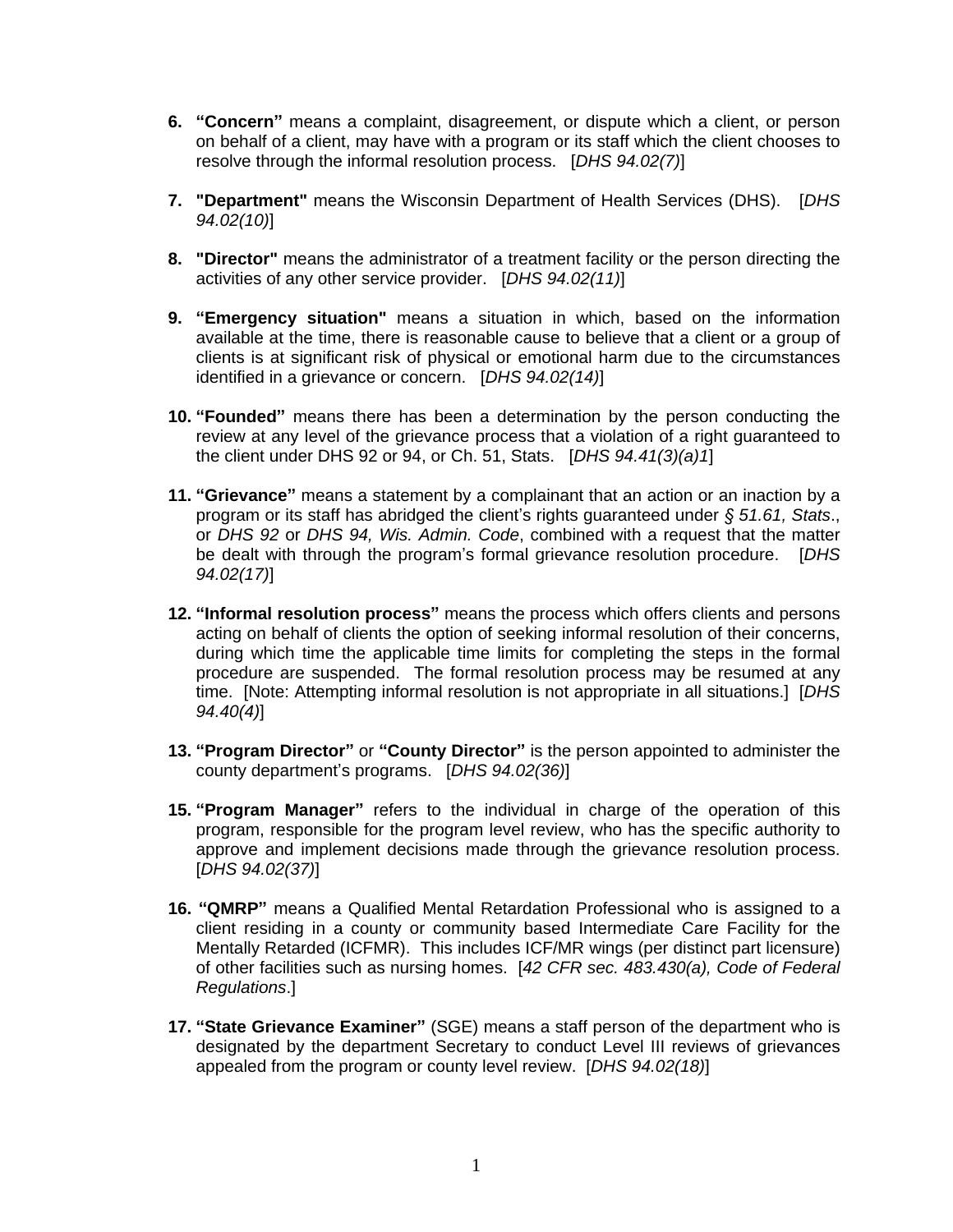**18. "Unfounded"** means there has been a determination by the person conducting the review at any level of the grievance process that the complainant's rights have not been violated or that the grievance is without merit or is not a matter within the jurisdiction of *DHS 92 or 94, or Ch. 51, Stats.* [*DHS 94.41(3)(a)2*]

### **II. INFORMING CLIENTS OF THEIR RIGHTS**

- **A**. Upon admission to [this program] each client, parent of a minor, or guardian of an adult or minor (if applicable) shall be given a copy of a pamphlet or other document explaining the rights of the client and summarizing the grievance resolution process. Clients, parents or guardians may request additional copies and any reasonable request shall be granted. The pamphlet or document shall contain the name, address and phone number of the program's CRS. [*Sec. 51.61(1)(a), Stats.* and *DHS 94.04*]
- **B**. Posters describing client rights and the grievance resolution process shall be placed in locations in each program area where anyone can easily read them. Posters shall contain the name, address and phone number of the program's CRS. [*DHS 94.04(5)*]
- **C.** Clients or persons acting on their behalf must have access to complete copies of *§ 51.30 and § 51.61, Wis. Statutes*, and *DHS 92*, and *DHS 94*, *Wis*. *Administrative Code*. [*§ 51.61(1)(a), Stats., and DHS 94.04*]
- **D.** Staff shall assist clients and guardians, parents and advocates (whoever is involved) in understanding and using the grievance system. Such assistance shall take the form of oral, written or video instructions. [*DHS 94.40(7) & 94.04*]
- **E.** If, on admission, a client is unable to understand the notification of rights, written and oral notification shall be made to the parent (of a minor) or guardian (of an adult or minor), if available or, in the case of an outpatient, before treatment is begun, and to the patient when they are able to understand. [*DHS 94.04(4)*]
- **F**. Clients who receive services for an extended period of time shall be orally re-notified of their rights at least annually, and be given another written copy of their rights if they request such, or if there has been a statutory or administrative rule change in any of their rights since the time of their admission. [*DHS 94.04(3)*]
- **G**. Each Program Manager and County Director shall ensure all of their employees who have any patient contact are aware of the requirements of DHS 94, and of the criminal and civil liabilities for rights violations, and of the protection for reporting violations of rights to licensing agencies. [*DHS 94.30(1)*]
- **H.** In the event that a contracted treatment facility does not comply with an applicable requirement of *DHS 94,* the county department shall notify the DHS of the specific noncompliance within 7 calendar days of its discovery. [*DHS 94.30(2)*]

### **III. THE CLIENT RIGHTS SPECIALIST (CRS)**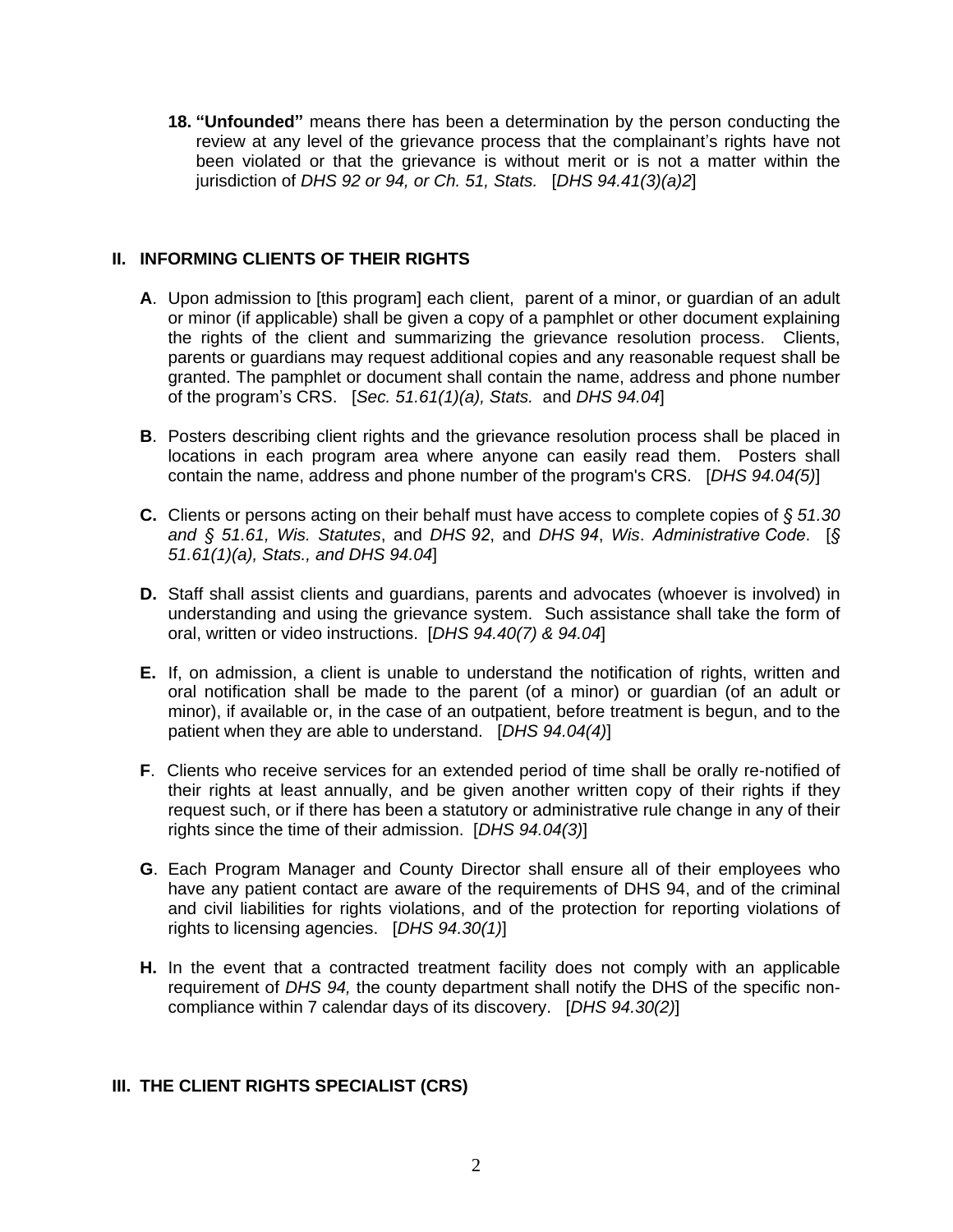- **A.** [This program or coalition of programs] shall designate one or more persons as CRS to investigate grievances, attempt to resolve problems involving client rights, and make recommendations as to the disposition of grievances. [*DHS 94.02(4)* and *DHS 94.40(3)*]
- **B.** In order to effectively perform their tasks, a CRS should possess the following traits and talents:
	- **1.** Credibility with both clients and staff;
	- **2.** Ability to solve problems and mediate disputes**;**
	- **3.** Ability to adequately investigate grievances**;** and
	- **4.** Ability to write complete and accurate verbal and written reports of factual situations.
- **C.** [The program or coalition of programs] shall designate at least one alternate CRS**,** or specify how they will arrange for an alternate CRS to act when the CRS is not available or has a conflict of interest regarding a specific grievance. [*DHS 94.40(3)*]
- **D**. The Client Rights Specialists shall be offered the following training**:** [*DHS 94.40(2)(d)* and *94.40(5)(b)*]
	- **1.** Conducting program level reviews and inquiries;
	- **2.** Preparing reports to include factual findings, determinations of merit, and recommendations for resolution (whether or not client rights violations were found to have occurred);
	- **3.** Completing the review process within required time limits;
	- **4.** Maintaining impartiality in conducting the review;
	- **5.** Permitting both clients and staff an equal opportunity to be heard during the investigation process;
	- **6.** Following the procedures used in this grievance process;
	- **7.** Employing techniques for informal resolution of concerns and grievances,
	- **8.** Interpreting and applying the provisions of client rights laws in *Ch. 51, Stats.,* and *DHS 94* and *DHS 92, Wisconsin Administrative Code.*
- **E.** The CRS may be an employee of the program or of one of the programs in the coalition, or may be a person under contract to a program or a coalition of programs. However, the CRS assigned to conduct a program level review shall not have any involvement in the conditions or activities forming the basis of the client's grievance, or have any other substantial interest in those matters arising from his or her relationship to the program or the client, other than employment. [*DHS 94.40(3)(c)*]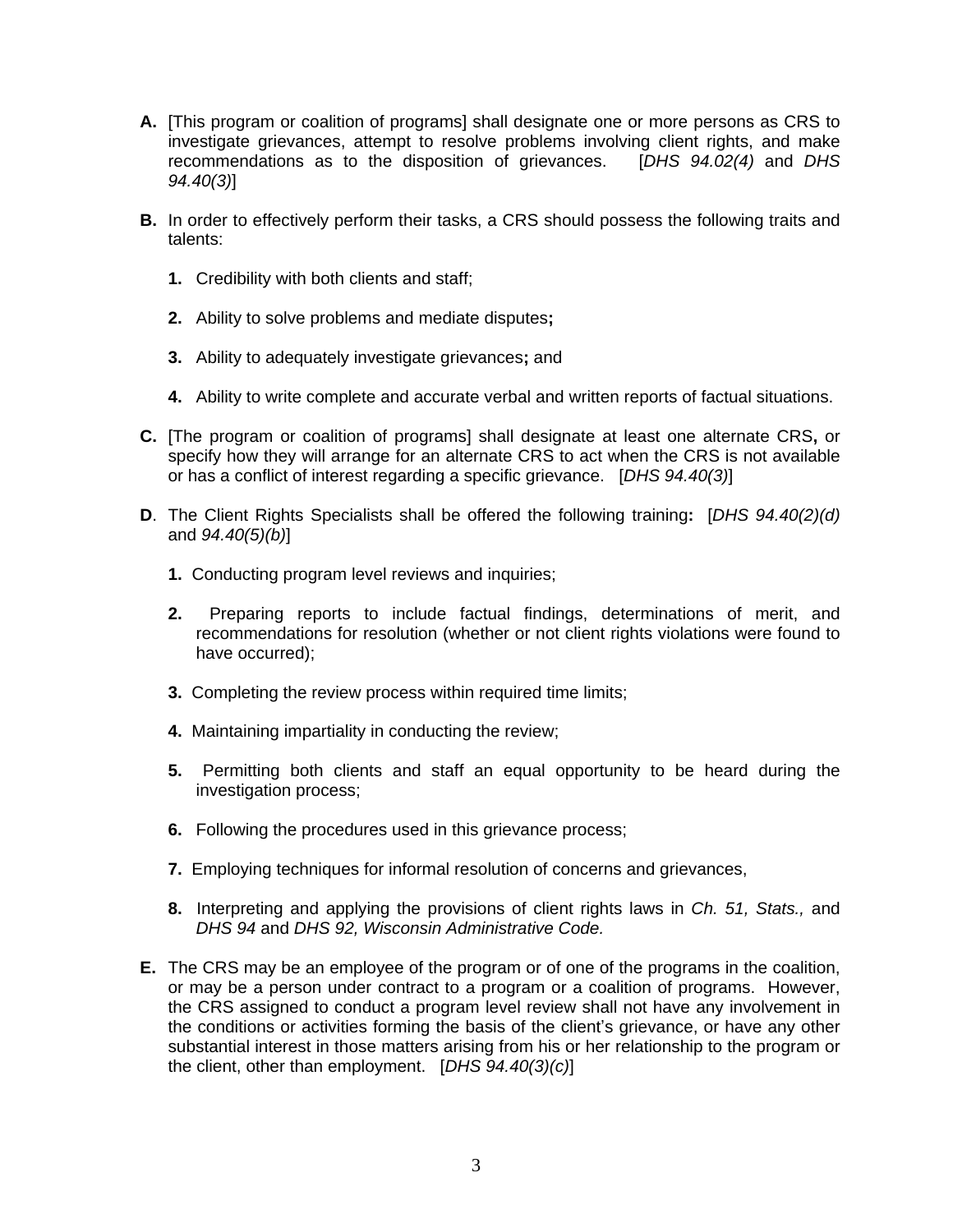**F**. Program managers and program directors shall take steps to ensure and protect the neutrality of CRSs conducting grievance reviews by establishing conditions which allow them to be objective in their actions, and not allow retribution against them for unpopular decisions. [*DHS 94.40(5)(a)*]

[**NOTE:** Clients also have rights enumerated in other administrative rules that pertain to certain programs and services. The CRS is encouraged to be familiar with any administrative rules applicable to this program. These may at times be relevant in responding to or resolving client rights grievances. In applying the client rights specified in *DHS 94,* if two or more rules or federal regulations apply to the right(s) at issue, whichever rule or federal regulation does more to promote patient rights shall be controlling. [*DHS 94.31*]

# **IV. ACCESS TO THE GRIEVANCE RESOLUTION PROCESS**

## **A. Who can file a grievance?**

- **1.** The grievance resolution process may be used by and on behalf of all clients. [*DHS 94.40(1)*]
- **2.** No person shall be subject to discipline or retribution for filing or assisting in filing a grievance, for pursuing a remedy through the grievance resolution process, or for participating in any manner in this process. No sanctions will be threatened or imposed against any person, including an employee of DHS, a county department, or a service provider, who assists a client in filing a grievance. [*DHS 94.40(6)*]
- **3.** Complaints of clients or persons acting on their behalf relating to the failure of a program to have a grievance resolution system**,** or alleging that a grievance resolution system does not meet state standards, may be submitted directly to the State Grievance Examiner at the Client Rights Office. The State Grievance Examiner shall then conduct an investigation and proceed in accordance with the steps outlined in *DHS 94.51*.

### **B. How may clients or others file grievances?**

- **1.** Grievances may be presented to the program manager, CRS, or any staff person in writing, orally or by any alternative method of communication ordinarily used by the client. [*DHS 94.41(1)(b)*]
- **2.** If the grievance was presented orally or through an alternative form of communication, the CRS shall assist the client in putting it into writing for use in the ongoing process. A copy of the written grievance shall then be given to the client and complainant. [*DHS 94.41(2)(b)*]
- **3.** Forms for filing a grievance shall be made conveniently available in many locations to all clients and persons acting on their behalf. However, it is not required that a form be used.
- **C. What if the complainant is not the client?**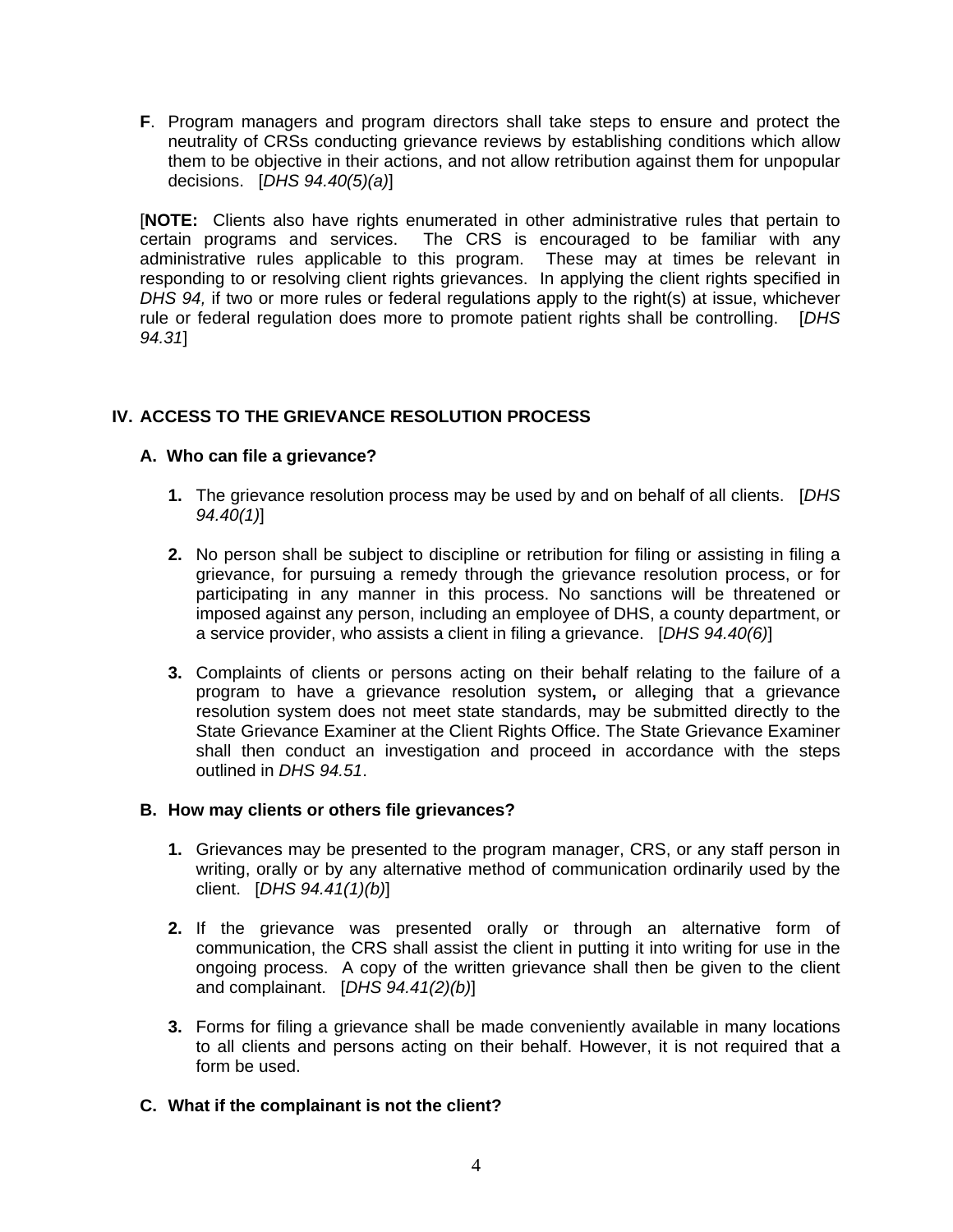- **1.** Grievances brought by a client's guardian or parent of a minor are considered to have been brought by the client.
- **2.** If a grievance is brought on behalf of a client by another person, who is not the parent of a minor or guardian the CRS shall inform the client, and parent or guardian as may be relevant, of the complaint and shall determine if the client, or parent or guardian, wishes to have the grievance investigated and resolved through the formal resolution process. [*DHS 94.49 (2)*]
- **3.** If the client, parent of a minor client, or guardian, is opposed to using the formal resolution process, the CRS may proceed with the investigation only if there are reasonable grounds to believe that failure to proceed may place the client or other clients at risk of physical or emotional harm. If there is no parent or guardian, or s/he is not available, and the client is unable to express an opinion, the CRS shall proceed with the investigation. [*DHS 94.49(3)*]
- **4.** If a complaint is filed on behalf of a client, and the client expresses a wish that it not be investigated, and no compelling circumstance appears to exist, and if the CRS decides not to do an investigation in this circumstance, a copy of the grievance and a statement should be written noting why there was no investigation. This documentation should be retained in the CRS's files.

#### **D. Does the complainant have any appeal rights if the CRS does not proceed?**

- **1.** If the CRS exercises his or her discretion not to proceed with the investigation of a complaint because the client, parent or guardian opposes it, the person brining the complaint on behalf of the client must be informed of the right to appeal that exercise of the CRS's discretion to the next level of the formal grievance process.
- **2.** If the CRS's exercise of discretion is appealed, the only issue on appeal will be whether or not the CRS abused his or her discretion. The substantive issues will not be addressed on appeal, only whether or not the investigation should have been proceeded with.
- **3.** If, on appeal, it is found that the CRS abused his or her discretion not to proceed with the investigation, the complaint shall be remanded back to the CRS for the investigation.
- **4.** If, on appeal, it is found that the CRS did not abuse his or her discretion not to proceed with the investigation, the complainant shall be informed of the right to appeal that decision to the next level of the formal grievance process.

### **E**. **Are there limits to the number of complaints that can be filed?**

- **1.** There is no limit to the number of grievances that any person may submit.
- **2.** Where a complainant has multiple pending grievances at the program level, the CRS may establish an expanded timetable with specific priorities for investigating and / or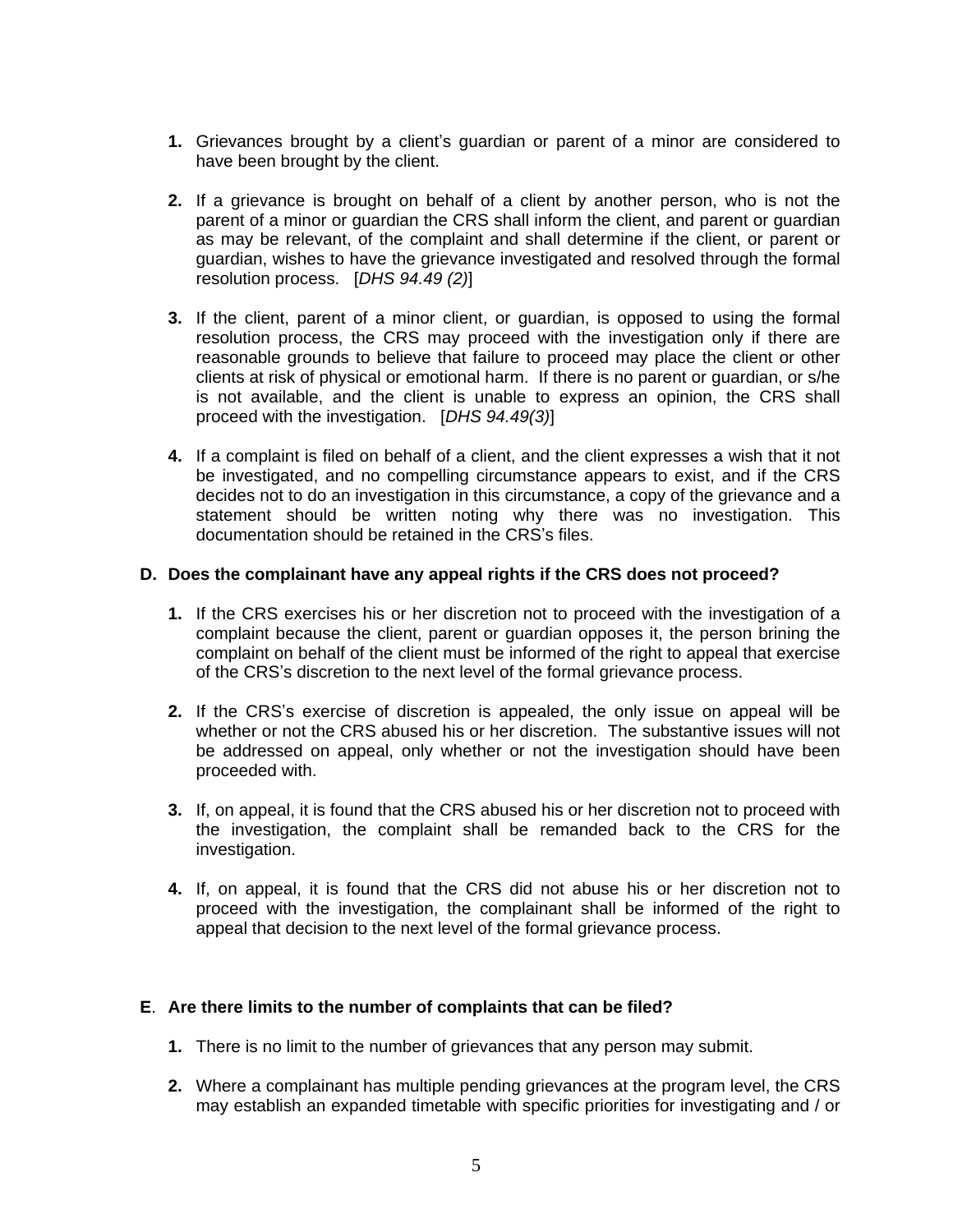resolving the grievances in a manner which appears most likely to deal with the issues in an efficient manner while addressing the most serious allegations first. This timetable may exceed the time limits referred to herein, but shall include reasonable time limits for completing the inquiry in each grievance. The CRS shall notify the client or person acting on his/her behalf, and the program manager of the timetable and priorities for resolution of multiple grievances within 10 days after beginning the inquiry. [*DHS 94.46(1)*]

- **3.** If there is an objection to the proposed timetable or priorities for processing multiple pending complaints, the CRS shall attempt to reach an informal resolution. If the client or person acting on his/her behalf, or the program manager continues to object, that person may request a review of the issue by the [county] program director or State Grievance Examiner, whichever would normally hear an appeal of the program level review. In the absence of a request for such review, the timetable and priorities established by the CRS shall be controlling. [*DHS 94.46(2)*]
- **4.** If a client has presented the same grievance against several programs, each of which would ordinarily use a different CRS, the CRSs from all the programs named in the grievance may either: [*DHS 94.48(1)*]
	- **a.** Jointly conduct the investigation;
	- **b.** Delegate the task to one or more of the CRSs involved; or,
	- **c.** Refer the matter to the county department or the State Grievance Examiner for a county review or Level III.
- **5.** If a client has presented the same grievance against several programs, each of which would ordinarily use a different CRS, the CRS or CRSs designated to handle the matter may opt to extend the time limit for investigating the matter as if it were a situation where a client has multiple pending complaints. [See *Secs. III.D. 2 and 3,* above and *DHS 94.48(2) & (3)*]

#### **F. How are group complaints handled?**

- **1.** Complainants may file a grievance as a group, or two or more clients may have presented individual grievances involving the same circumstance, or related circumstances involving a single program. In this instance, the CRS may conduct the investigation as if it were one grievance [a "class action**"**] and prepare one report. However, the CRS may, if he or she deems that there are significantly different issues among the grievances, render separate reports on those issues. [*DHS 94.47(1)*]
- **2.** If the CRS believes that investigating a "class action" grievance will require more time than allowed by the time limits referred to herein, the CRS shall establish a reasonable time frame for completing the inquiry.
	- **a.** The CRS shall notify the clients, anyone acting on their behalf, and the program manager of the time limit within 10 days after beginning the inquiry. [*DHS 94.47(2)*]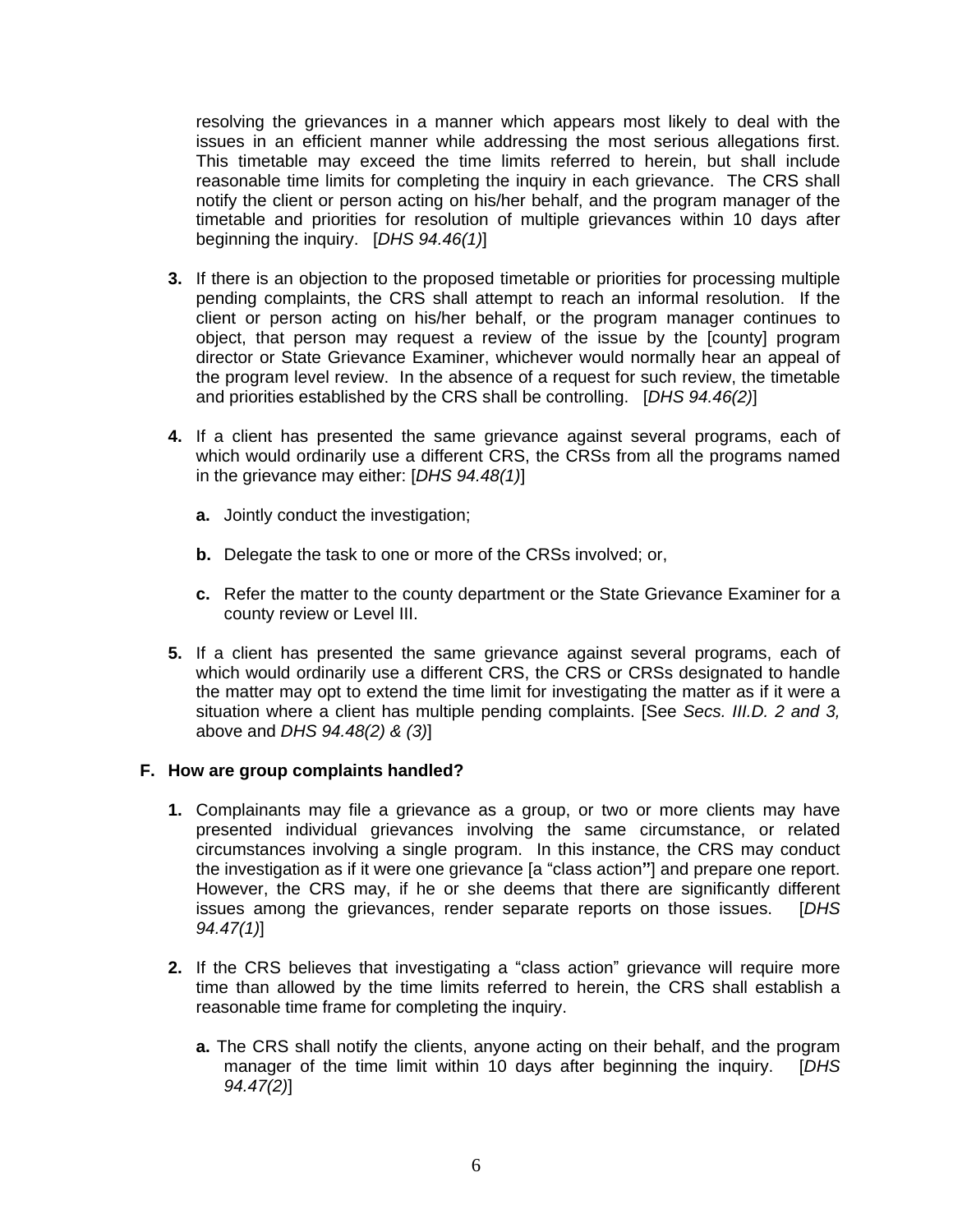- **b.** If there is an objection to the proposed time limit, the CRS shall attempt to reach an informal resolution of the objection. If any client(s), or persons acting on their behalf, or the program manager continue to object, that person may request a review of the issue by the county program director or State Grievance Examiner, whichever would normally hear an appeal of the program level review. In the absence of a request, the timetable established by the CRS shall be controlling. [*DHS 94.47(3)*]
- **3.** When grievances are investigated as a "class action", and one CRS report and/or program level decision is rendered on all of the grievances, each complainant shall receive a copy of that report or decision, and any complainant may request review at the next highest level of the grievance resolution process. [*DHS 94.41(3)(e)*]

## **G. Are complaints confidential?**

- **1.** All grievances are confidential and the name or other identifying information of the complainant or client shall not be released to any person whose knowledge of that information is not necessary for the resolution of the grievance.
- **2.** Copies of grievance decisions can be provided to anyone who is interested, after the name (or any other identifying information) of the client involved in the grievance has been purged (blocked out). [*DHS 94.41(3)(f), DHS 94.42(9), DHS 94.43(5),* and *DHS 94.44(8)*]
- **3.** A person filing a grievance on behalf of a client, who is not a parent of a minor or a guardian, does not have a right to get confidential information about the client, and may receive such information as part of the investigation or resolution of the grievance only with the informed written consent of the client, guardian, or parent of a minor if the parent's consent is required for release of information. If there is no consent, the CRS can inform the complainant regarding the merit of the grievance but cannot share the text of the report if it contains confidential information. [*DHS 94.49(4) & (5)*]

### **H. What happens if a court action is filed about a pending complaint?**

- **1.** In accordance with *§ 51.61(7)(d), Wis. Stats.,* clients, or persons acting on their behalf, are not required to use the grievance resolution process prior to bringing an action in court to enforce client rights or seek damages for rights violations. [*DHS 94.51(6)*]
- **2.** Upon filing of a court action on the same issues raised in a pending grievance, the person handling the grievance at the time of such filing has the discretion to terminate processing of the grievance.

### **V. TIME FRAMES FOR FILING AND PROCESSING OF GRIEVANCES**

### **A. EMERGENCY SITUATIONS**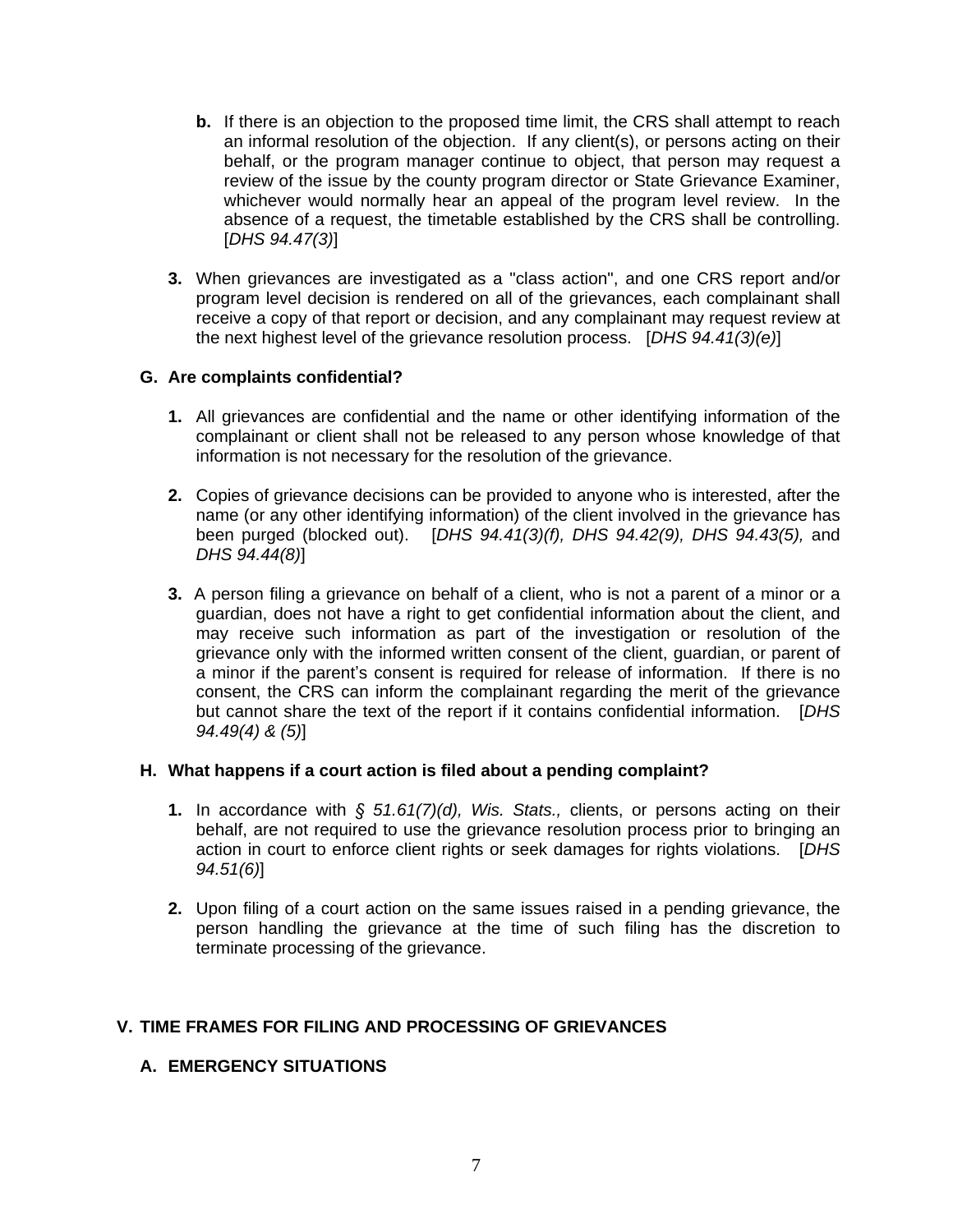- **1.** When an emergency situation is alleged to exist at the program level the staff person receiving the grievance or request for an [emergency] investigation shall immediately present the matter to the program manager or designee, who shall then assign a CRS as soon as possible but no later than 24 hours after the request was received.
- **2.** If the CRS determines that it is an emergency situation, the CRS shall complete the inquiry and submit a report to the program manager within 5 days from the date the grievance was presented.
- **3.** If preliminary investigation indicates that no emergency exists, the CRS may then treat the situation as a non-emergency for the remainder of the process. The CRS shall document the reasons for determining that no emergency exists and shall provide such documentation to the complainant within 5 days of receipt of the grievance. The complainant shall be given the option of appealing the determination that there is no emergency situation to the next level of the grievance process.
- **4.** In an emergency situation, the written decision by the program manager shall then be issued within 5 days of receipt of the CRS report unless there is an agreement to extend this period of time while further attempts are made to resolve the matters still in dispute.
- **5.** In any request for review of the program manager's decision in an emergency situation, the program manager or designee shall, within 3 business days of receiving the request, transmit the grievance and any related materials to the next level of the grievance process.
- **6.** In an emergency situation, the written decision by the person responsible for conducting the next level of review shall be issued within 10 days after the request was presented to the program manager.

### **B. NON-EMERGENCY SITUATIONS – FORMAL PROCESS**

- **1.** A grievance must be filed, orally or in writing, within 45 days of the occurrence of the event or circumstance complained of, or of the time when the event or circumstance was actually, or should reasonably have been discovered. [*DHS 94.41(5)(a)*]
- **2.** The 45 day limit for filing a grievance may be extended for good cause by the program director. If an extension is not granted, the complainant may appeal that decision to the higher levels of the grievance resolution process on the issue of whether good cause exists for an extension. "Good cause" includes, but is not limited to, circumstances in which there is a reasonable likelihood that despite the delay: [*DHS 94.41(5)(a)2*]
	- **a.** Investigating the grievance will result in an improvement of care or prevention of harm to the client in question, or other clients in the program; or
	- **b.** Failing to investigate the grievance would result in substantial injustice.
- **3.** Any grievances received by program staff shall be presented to the program manager or designee as soon as possible but not later than the end of the staff person's shift. If the grievance is delivered to the program manager or designee,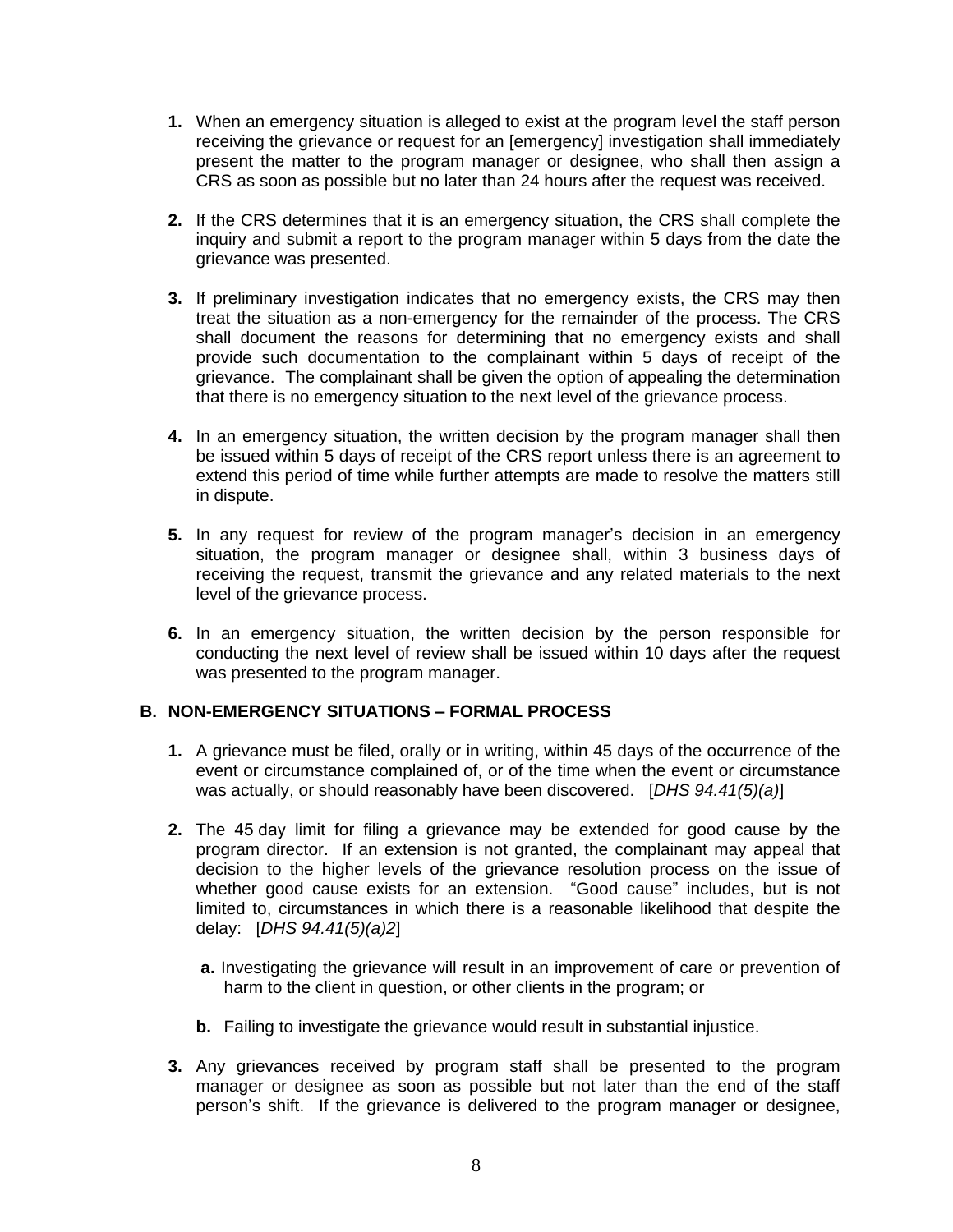s/he shall assign a CRS to the grievance within 3 business days. [*DHS 94.41(5)(b)1 and 2*]

- **4.** The CRS shall complete the investigation and submit the CRS's report within 30 days from the date the grievance was presented, unless applicable time limits were suspended while informal resolution was attempted. [*DHS 94.41(5)(b)3*]
- **5.** The program manager's decision shall be issued within 10 days of receipt of the CRS's report, unless the relevant parties agree to an extension of the 10 day time period while further attempts are made to resolve the matters still in dispute. [*DHS 94.41(5)(b)4*]

### **C. INFORMAL RESOLUTION PROCESS**

- **1.** Clients and persons acting on their behalf shall have the option of seeking informal resolution of their concerns. [*DHS 94.40(4)*]
- **2.** Any person who feels that a client's rights have been violated is encouraged to informally discuss the situation with the people or staff involved in order to try to resolve the problem. The CRS shall help facilitate such a discussion, upon request. [*DHS 94.41(4)(d)*]
- **3.** This informal resolution process is optional and not a prerequisite for pursuing a formal grievance. [*DHS 94.40(4)(b)*]
- **4.** The informal resolution process is not appropriate in all situations. All parties, including the CRS, staff and the client and their advocate, must be willing to participate in the process with respect for each other, an open mind, and a willingness to reach resolution. If the CRS determines that informal resolution is not appropriate, the CRS has discretion not to attempt to facilitate that process, even if the client or another party requests it, or to terminate the process once it has begun.
- **5.** The informal resolution process may be used pending initiation of the formal resolution process or at any time during the formal resolution process, and a complainant can request to switch from the formal to the informal resolution process. [*DHS 94.40(4)(c)*]
- **6.** Applicable time limits shall be suspended during use of the informal resolution process until a complainant or any party requests that the formal process begin, or resume. [*DHS 94.40(4)(e)* and *DHS 94.40(5)(e)*]
- **7.** If the informal resolution process is used and the matter resolved with the CRS's involvement, the CRS shall prepare a brief report summarizing the resolution and file it with the program manager, with copies to the client, and anyone acting on their behalf, and the client's parent(s) or guardian (as applicable). [*DHS 94.40(3)(e)*]
- **8.** While program staff should attempt to resolve a grievance when it is presented, or via use of the informal resolution process when possible, if the formal resolution process is requested program staff shall refer the grievance to a CRS. [*DHS 94.41(1)(c)* and *(f)*]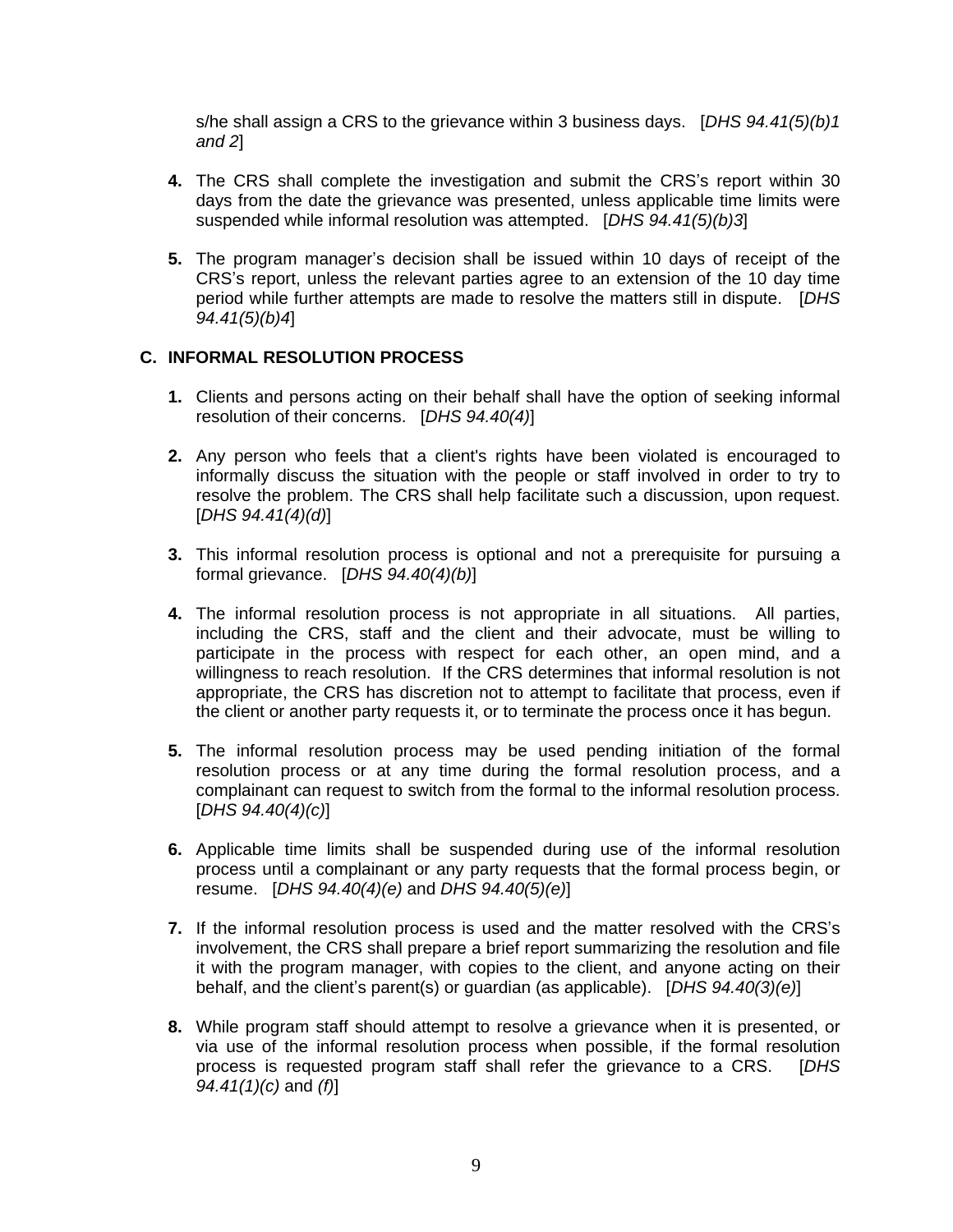## **VI. CONDUCTING PROGRAM LEVEL REVIEWS**

#### **A. CRS's INVESTIGATION**

- **1.** The CRS shall meet with the complainant and or client and any staff member named in the grievance, **i**dentify the matters in issue, and explain the formal grievance resolution process. [*DHS 94.41(2)(a)*]
- **2.** At this point the CRS may need to assist in putting the grievance in writing. A copy of the written grievance shall be given to the complainant / client and included in the report. [*DHS 94.41(2)(b)*]
- **3.** If there are facts in dispute, the CRS shall conduct an inquiry into the incidents or conditions which are at issue in the grievance**.** [*DHS 94.41(2)(c*)]
- **4.** The CRS shall have full and unimpeded access to all information necessary to investigate the grievance, as well as all relevant program areas and all records pertaining to the issues that were raised in the grievance. [*DHS 94.41(2)(c)2*]
- **5.** If an inquiry requires access to confidential information protected by *Sec. 51.30, Stats.* and the CRS does not otherwise have access to that information [per an exception found in *Sec. 51.30(4)(B), Stats*.], the client, guardian or parent (as applicable) shall be asked to consent in writing to the release of the information needed by the CRS. If written consent for access is not provided, attempts may be made by the program and / or the CRS to resolve the matter through the informal resolution process, but the CRS will no longer proceed with the inquiry in the context of the formal resolution process. [*DHS 94.41(2)(d)*]
- **6.** The CRS shall investigate the grievance by the investigatory method felt most suitable for determining the facts. This may include questioning anyone (including staff, clinicians, physicians, clients, and family members) who may have relevant information, reviewing records and charts as applicable, examining equipment or materials, and any other activity necessary to form an accurate factual basis for resolution of the grievance. [*DHS 94.41(2)(c)3*]
- **7.** The CRS has broad discretion in **i**nvestigating complaints, not only to seek solutions but also to raise relevant client rights issues and address those as well. The CRS is encouraged to use proactive measures to remedy any situations that come to their attention that may lead to client rights violations if some type of action was not taken.
- **8.** Where adequacy or appropriateness of clinical services is in issue, the CRS conducting the review may request consultation on matters in issue from other clinicians with appropriate experience and training.
- **9.** If the CRS determines that a client or group of clients is at risk of harm, and the program has not yet acted to reduce or eliminate the risk, the CRS shall immediately inform the program manager, the county department operating or contracting for the operation of the program, if any, and the Client Rights Office of the situation. If the situation continues to place the client(s) at risk, the State Grievance Examiner shall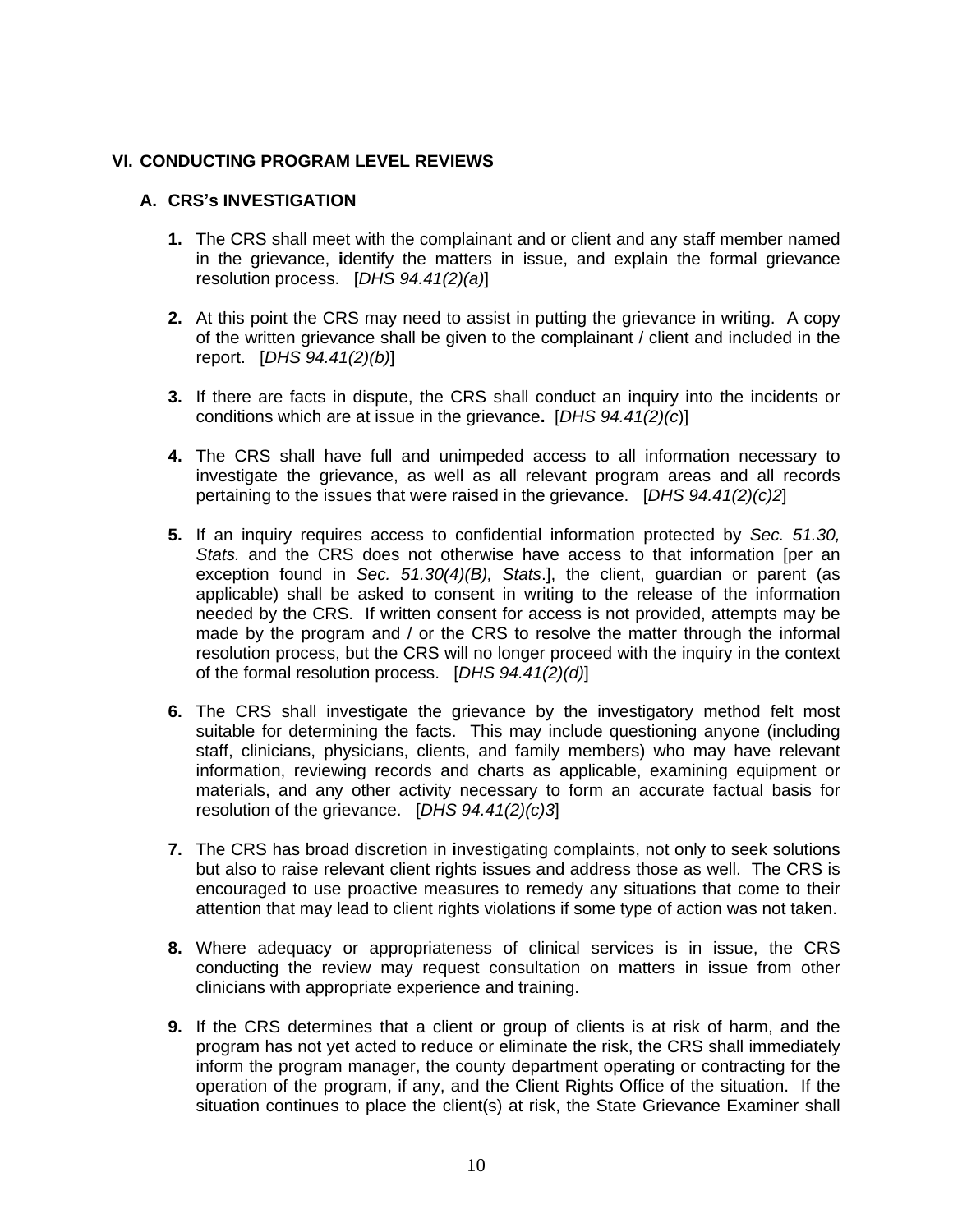take immediate action to protect the client(s), pending further investigation. [*DHS 94.41(6)*]

# **B. THE CRS's REPORT**

- **1.** When the inquiry is completed, the CRS shall prepare a written report describing the relevant facts (agreed upon by the parties or gathered during the inquiry), applying relevant laws and rules to the facts, determining if the grievance is founded or unfounded, and specifying the basis for that determination. [*DHS 94.41(3)(b)*]
- **2.** If the grievance is determined to be founded, the report shall contain recommendations by the CRS for resolving the issue(s) presented. Timelines for action may be included when appropriate. [*DHS 94.41(3)(c)*]
- **3.** If the grievance is determined to be unfounded, but the CRS has identified issues which appear to affect the quality of the program services or to result in significant interpersonal conflicts, the report by the CRS may include informal suggestions for improvements. [*DHS 94.41(3)(d)*]
- **4.** Copies of the report shall be given to the program manager, client and complainant, parent or guardian, if applicable, and all relevant staff.
- **5.** The report shall contain **i**nformation for the complainant on how, when and to whom they can express any disagreement they have and how they can request review by the Program Manager. [*DHS 94.41(3)(e)*]
- **6.** The CRS shall purge client names or other identifying information from the reports provided to persons other than the client or staff directly involved, the program manager, or other staff who have a need to know that information. [*DHS 94.41(3)(f)*]

### **C. PROGRAM MANAGER'S REVIEW**

- **1.** If the program manager, the complainant, and the guardian or parent (where applicable) agree with the report of the CRS, and any recommendations for resolution, the recommendations shall be put into effect within an agreed upon timeframe. [*DHS 94.41(4)(a)*]
- **2.** If there is disagreement over the report, the CRS may confer with the involved people, and the program manager or designee, to try to establish a mutually acceptable plan for resolving the grievance. [*DHS 94.41(4)(b)*]
- **3.** If the disagreement cannot be resolved, the program manager or designee shall prepare a written decision describing the matters remaining in dispute, and stating the findings, determinations or recommendations which form the official position of the program. [*DHS 94.41(4)(c)*]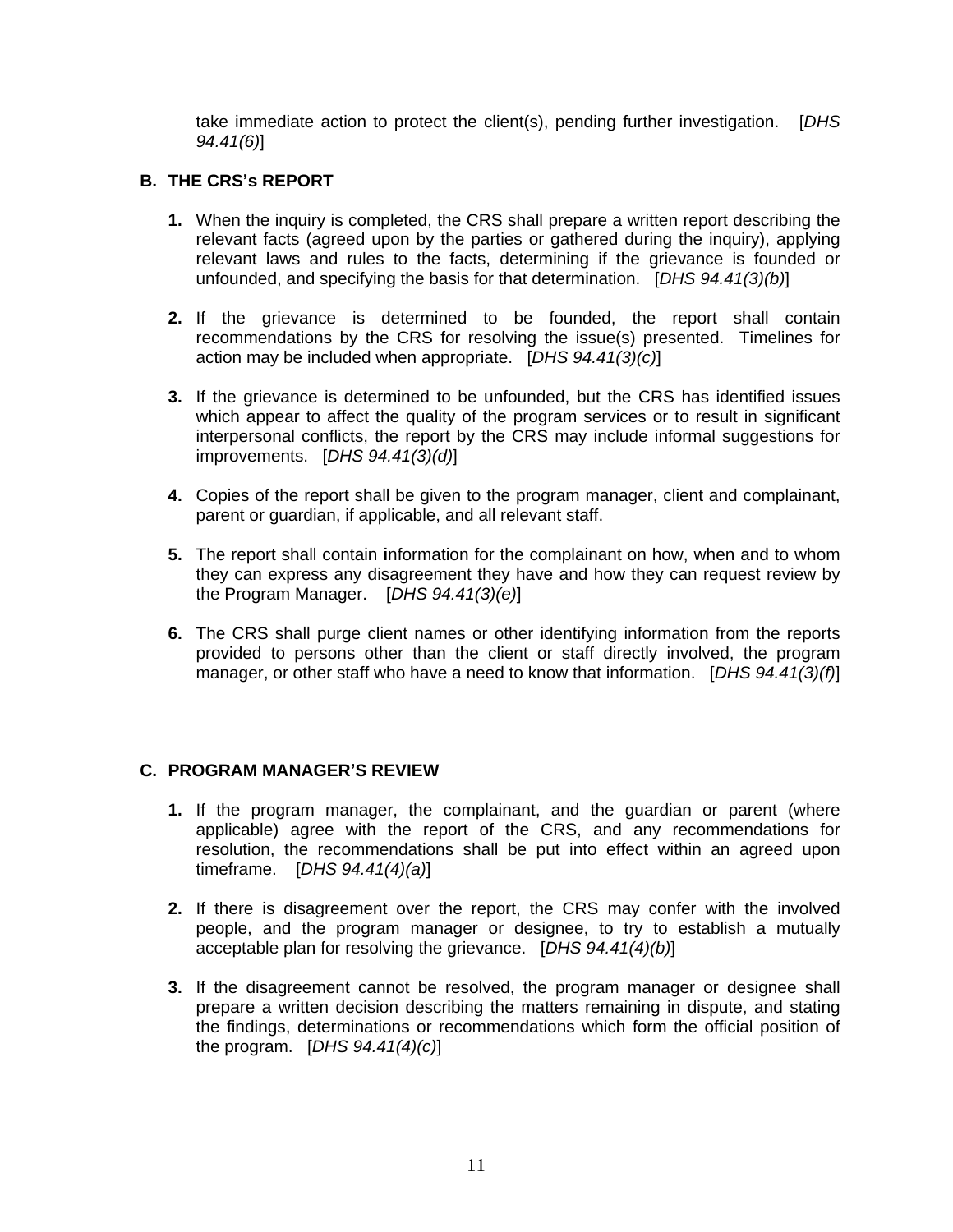- **4.** The program manager's decision may affirm, modify, or reverse the CRS's findings and recommendations, but must state the basis for any reversal or modifications that are made. [*DHS 94.41(4)(d)*]
- **5.** The program manager's decision shall be given personally or sent by first class mail to the client or complainant, and the client's guardian or parent (where applicable), and provided to staff who received a copy of the report of the CRS. The decision shall include a notice which explains how to request further review in the grievance process. [*DHS 94.41(4)(e)*]
- **6.** A complainant shall have 14 days from the date of receipt of a program manager's written decision to request further administrative review. [*DHS 94.42(7)(a)*]

### **VII. COUNTY LEVEL REVIEW**

[**NOTE:** For a program which is operated by a county department or is under contract with a county department to provide services to clients to whom this procedure applies, any appeal of the Program Manager's decision goes to the county. [*DHS 94.42(1)(a)*] For a program operating independently of a county department, including a program operated by a state agency, any appeal of the Program Manager's decision goes to the State Grievance Examiner. [*DHS 94.42(1)(b)*] In the latter case, this section of the model policy should be omitted.]

- **A.** An appeal of a Program Manager's decision shall state the basis for the complainant's objection, and may include a proposed alternative resolution. [*DHS 94.42(2)(a)*]
- **B.** The appeal may be made in writing, orally or through a person's alternative means of communication, to the program manager by the complainant, client (or client's parent or guardian, if applicable). [*DHS 94.42(2)(b)1*]
- **C.** If the request is made orally or through alternative means of communication, the Program Manager shall prepare a written summary of the request.[*DHS 94.42(2)(b)2*]
- **D.** When an administrative review is requested, the Program Manager shall transmit a copy of the original grievance, the report of the CRS, the written decision of the program manager, and the request for review to the director of the County Department. [*DHS 94.42(2)(c)*]
- **E.** The review of the program manager's decision shall be conducted by the Director of the County Department or that director's designee. [*DHS 94.42(1)(a)*]
- **F.** The County Director or designee shall consider the report of the CRS and decision of the program manager, but shall independently render an opinion by applying the relevant provisions of *Ch. 51, Stats., DHS 92*, and *DHS 94*, *Wis. Admin. Code,* to the specific facts and circumstances of the grievance.[*DHS 94.42(4)(a)*]
- **G.** If the County Director or designee determines that additional information is necessary to complete the review, or if the complainant has made a reasonable allegation that the findings of fact by the CRS or Program Manager are inaccurate, further inquiry into the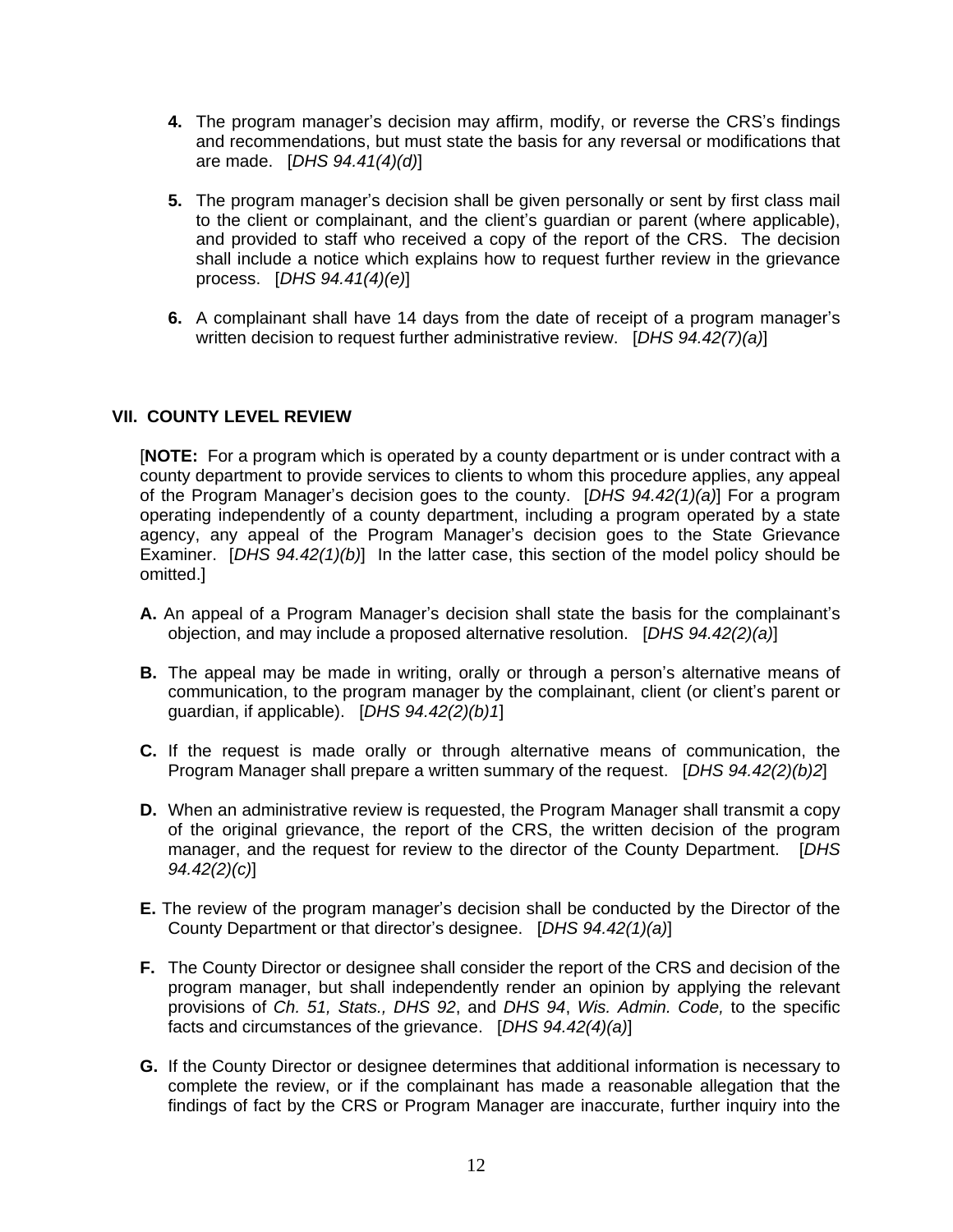circumstances underlying the grievance may be made by means including, but not limited to, personal interviews, telephone calls, and **i**nspection of equipment, facilities, records, documents, and other materials as may be relevant. [*DHS 94.42(4)(b)1*]

- **H.** At any time, if all parties agree, the formal resolution process, (and any applicable time limits) may be suspended to allow the parties to attempt an informal resolution of the matter, to be facilitated by the County Director or designee. If time limits are suspended, they shall begin running again upon request of any party that the formal resolution process be resumed. [*DHS 94.42(3)*]
- **I.** The County Director or designee shall have access to all relevant areas of a facility or program, and to all records pertinent to the grievance. The County Director or designee shall inform the complainant if such request is made. [*DHS 94.42(4)(b)2* and *3*]
- **J.** If the circumstances underlying the grievance require examination of clinical services, including but not limited to psychotherapeutic treatment, behavioral interventions, and medication administration, the County Director or designee may request that consultation be provided by an independent clinician with experience and training appropriate for the inquiry. [*DHS 94.42(4)(b)4*]
- **K.** The written decision on the grievance review by the County Director or designee shall be issued within 30 days of receiving the request for review (unless applicable time was suspended while informal resolution was attempted). The State Grievance Examiner (in non-emergency situations) may extend the time limit for completion for up to 30 additional days with the consent of the program manager and complainant, or upon a showing that additional time is necessary to complete the inquiry. [DH*S 94.42(7)(b)1 and 2*]
- **L.** Unless the issue is resolved, the decision of the County Director shall contain findings of fact, conclusions based upon those findings, and a determination of whether the grievance is founded or unfounded. [*DHS 94.42(4)(c)*]
	- **1.** If the grievance is determined to be founded, the decision shall identify the specific actions or adjustments to be carried out to resolve the grievance. [*DHS 94.42(4)(c)4*]
	- **2.** If the grievance is determined to be unfounded, the decision shall dismiss the grievance, pending any further request for review. [*DHS 94.42(4)(c)5*]
	- **3.** The decision shall include a notice to the client and the program manager explaining how and where to request the next level of review of the decision, and the time limits for requesting such review. Any party shall have 14 days from the date the party receives a county director's decision to request a state level review under s. DHS 94.43 of the county director's decision. [*DHS 94.42(5)(d)(e)* and *(6)(d),* and *94.43(4)*]
	- **4.** Copies of the decision by the County Director shall be distributed in the same manner as provided for in *Section V.C.5*, above, and a copy shall also be sent to the Program Manager. [*DHS 94.42(5)(a)*]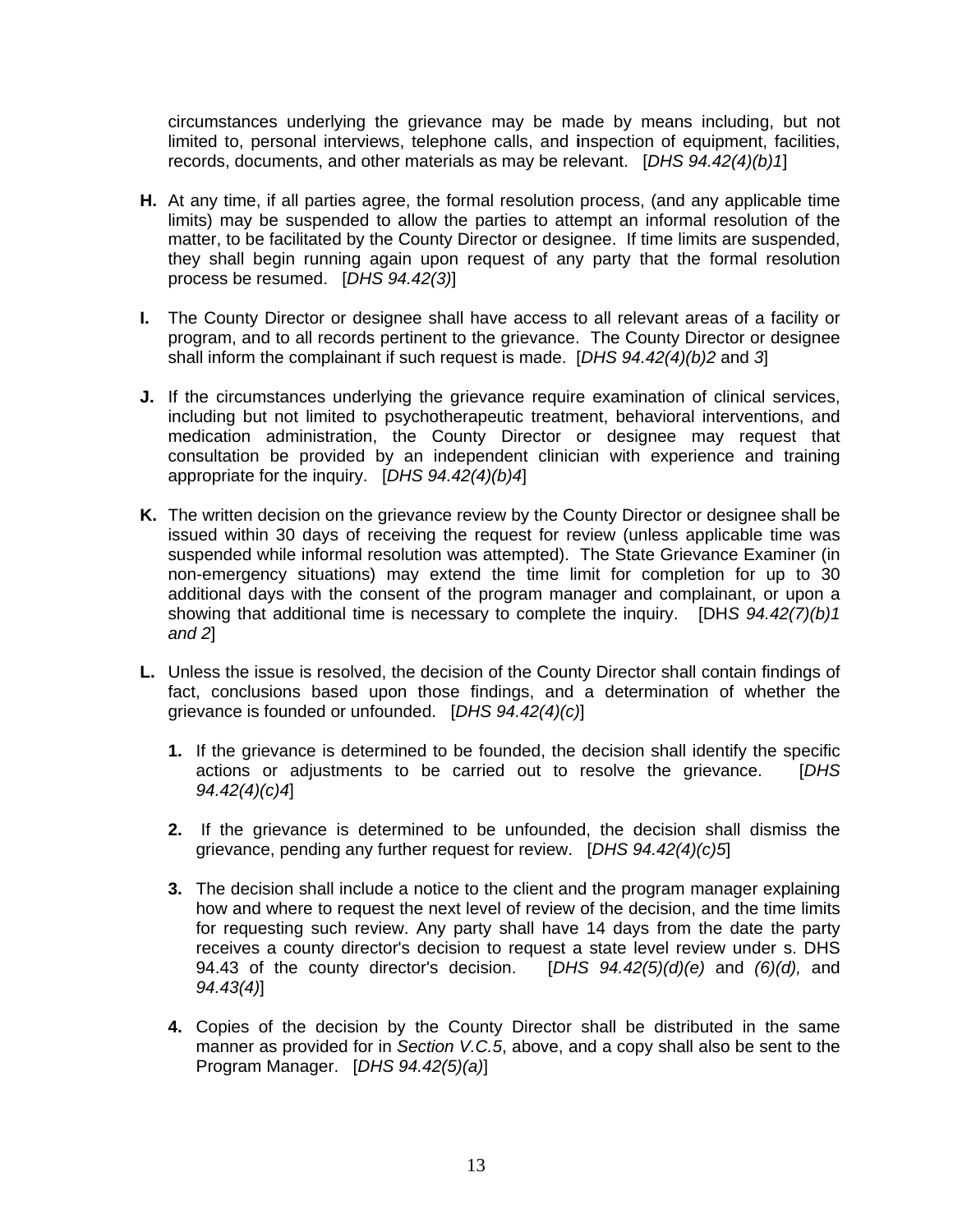- **5.** If the parties agree with the decision, any recommendations shall be put into effect as soon as possible**.** [DH*S 94.42(5)(b)*]
- **6.** If there is disagreement over the County Director's decision, the parties may confer in a meeting facilitated by the County Director in an attempt to establish a mutually acceptable plan for resolving the grievance. Applicable time limits (for further appeals) shall be suspended while the parties confer.[DHS *94.42(5)(c)*]
- **M.** If at any time in their review of an alleged emergency situation the County Director determines that a client or group of clients is at risk of harm, and the program has not acted to eliminate this risk, s/he shall take immediate action to protect the client(s) pending further investigation. [*DHS 94.42(8) and 94.44(7)*]

### **VIII.STATE GRIEVANCE EXAMINER'S REVIEW**

- **A.** An appeal of a Program Manager's decision shall state the basis for the complainant's objection, and may include an alternative request for resolution. [*DHS 94.42(2)(a)*]
- **B.** The appeal may be made in writing, orally or through a person's alternative means of communication, to the program manager by the complainant, client (or client's parent or guardian, if applicable). [*DHS 94.42(2)(b)1*]
- **C.** If the request is made orally or through alternative means of communication, the Program Manager shall prepare a written summary of the request.[*DHS 94.42(2)(b)2*]
- **D.** When an appeal is requested, the program manager shall transmit a copy of the original grievance, the report of the CRS, the written decision of the program manager, and the request for review to the State Grievance Examiner. [*DHS 94.42(2)(c)*]

[**NOTE:** If your program is operated by a county department or contracted by a county to provide the services, the above paragraph should include the decision of the County Director as part of the documentation that should be sent to the SGE.]

- **E.** The review of the program manager's decision shall be conducted by the State Grievance Examiner. [*DHS 94.42(1)(a)*]
- **F.** The State Grievance Examiner shall consider the report of the CRS and decision of the program manager [and the decision of the County Director if applicable], but shall independently render an opinion by applying the relevant provisions of *Ch. 51, Stats., DHS 92,* and *DHS 94, Wis. Admin. Code*, to the specific facts and circumstances of the grievance.[*DHS 94.42(4)(a)*]
- **G.** If the State Grievance Examiner determines that additional information is necessary to complete the review, or if the complainant has made a reasonable allegation that the findings of fact by the CRS or program manager are inaccurate, further inquiry into the circumstances underlying the grievance may be made by means including, but not limited to, personal interviews, telephone interviews, and inspection of equipment, facilities, records, documents, and other materials as may be relevant. [*DHS 94.42(4)(b)1*]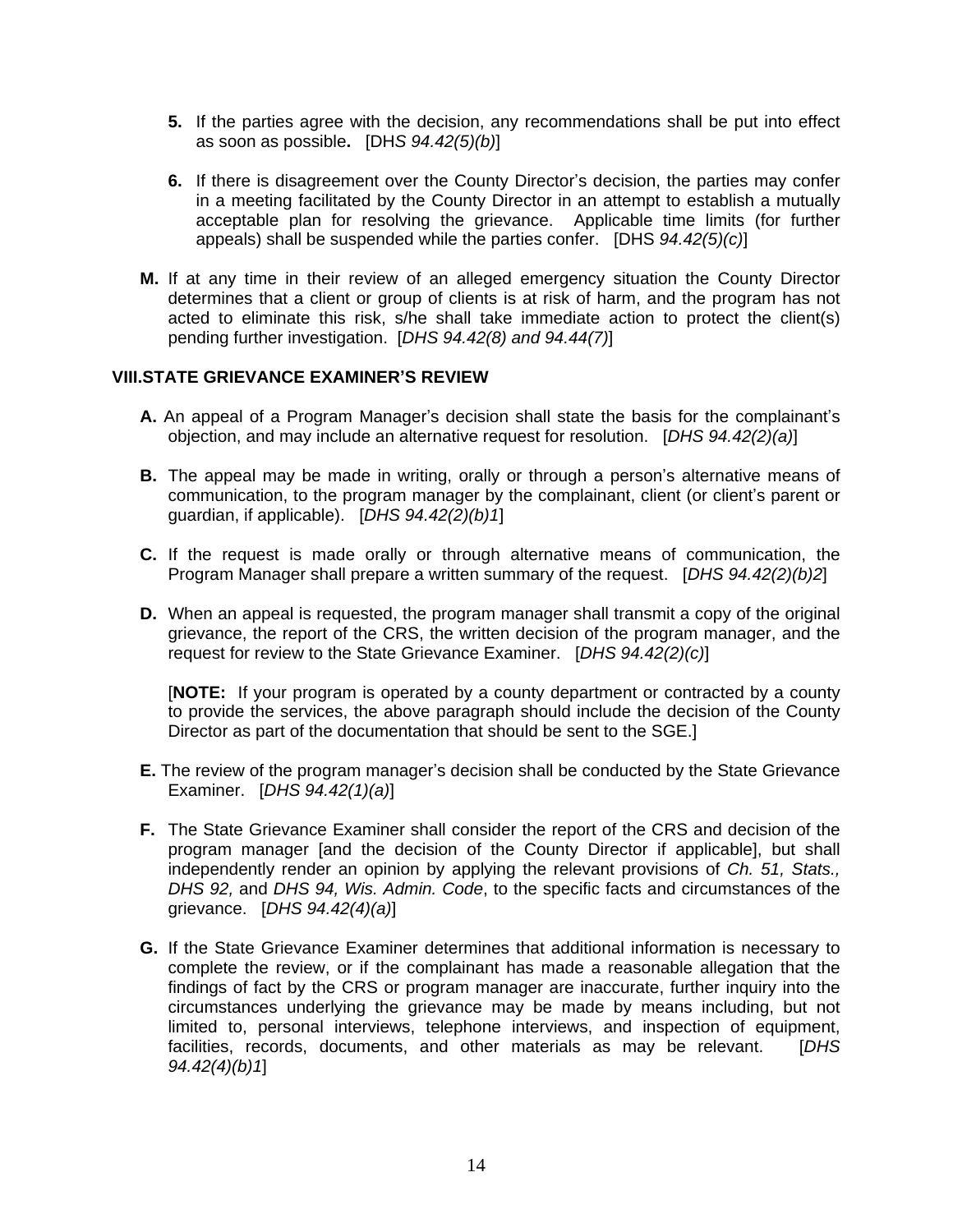- **H.** At any time, if all parties agree, the formal resolution process, (and any applicable time limits) may be suspended to allow the parties to attempt an informal resolution of the matter, to be facilitated by the State Grievance Examiner. If time limits are suspended, they shall begin running again upon request of any party that the formal resolution process be resumed. [*DHS 94.42(3)*]
- **I.** The State Grievance Examiner shall have access to all relevant areas of a facility or program, and to all records pertinent to the grievance. The SGE shall inform the complainant if such a request is made. [*DHS 94.42(4)(b)2* and *3*]
- **J.** If the circumstances underlying the grievance require examination of clinical services, including but not limited to psychotherapeutic treatment, behavioral interventions, and medication administration, the SGE may request that consultation on matters in question be provided by an independent clinician with experience and training appropriate for the inquiry. [*DHS 94.42(4)(b)4*]
- **K.** The written decision on the grievance review by the State Grievance Examiner shall be issued within 30 days of receiving the request for review (unless applicable time was suspended while informal resolution was attempted). The State Grievance Examiner (in non-emergency situations) may extend the time limit for completion for up to 30 additional days with the consent of the program manager and complainant, or upon a showing that additional time is necessary to complete the inquiry. [*DHS 94.42(7)(b)1 and 2*]
- **L.** The decision of the State Grievance Examiner shall contain findings of fact, conclusions based upon those findings, and a determination of whether the grievance is founded or unfounded. [*DHS 94.42(4)(c)*]
	- **1.** If the grievance is determined to be founded, the decision shall identify the specific actions or adjustments to be carried out to resolve the grievance. [*DHS 94.42(4)(c)4*]
	- **2.** If the grievance is determined to be unfounded, the decision shall dismiss the grievance, pending any further request for review. [*DHS 94.42(4)(c)5*]
	- **3.** The decision shall include a notice to the client and the program manager explaining how and where to request the next level of review of the decision, and the time limits for requesting such review. [*DHS 94.42(5)(d) and (6)(d),* and *94.43(4)*]
	- **4.** Copies of the decision of the State Grievance Examiner shall be distributed in the same manner as provided for in Section V.C.5, above, and a copy shall also be sent to the County Director. [*DHS 94.42(5)(a)*]
	- **5.** If the parties agree with the decision, any recommendations shall be put into effect as soon as possible**.** [*DHS 94.42(5)(b)*]
	- **6.** If there is disagreement over the State Grievance Examiner's decision, the parties may confer in a meeting facilitated by the State Grievance Examiner in an attempt to establish a mutually acceptable plan for resolving the grievance. Applicable time limits (for further appeals) shall be suspended while the parties confer. [*DHS 94.42(5)(c)*]